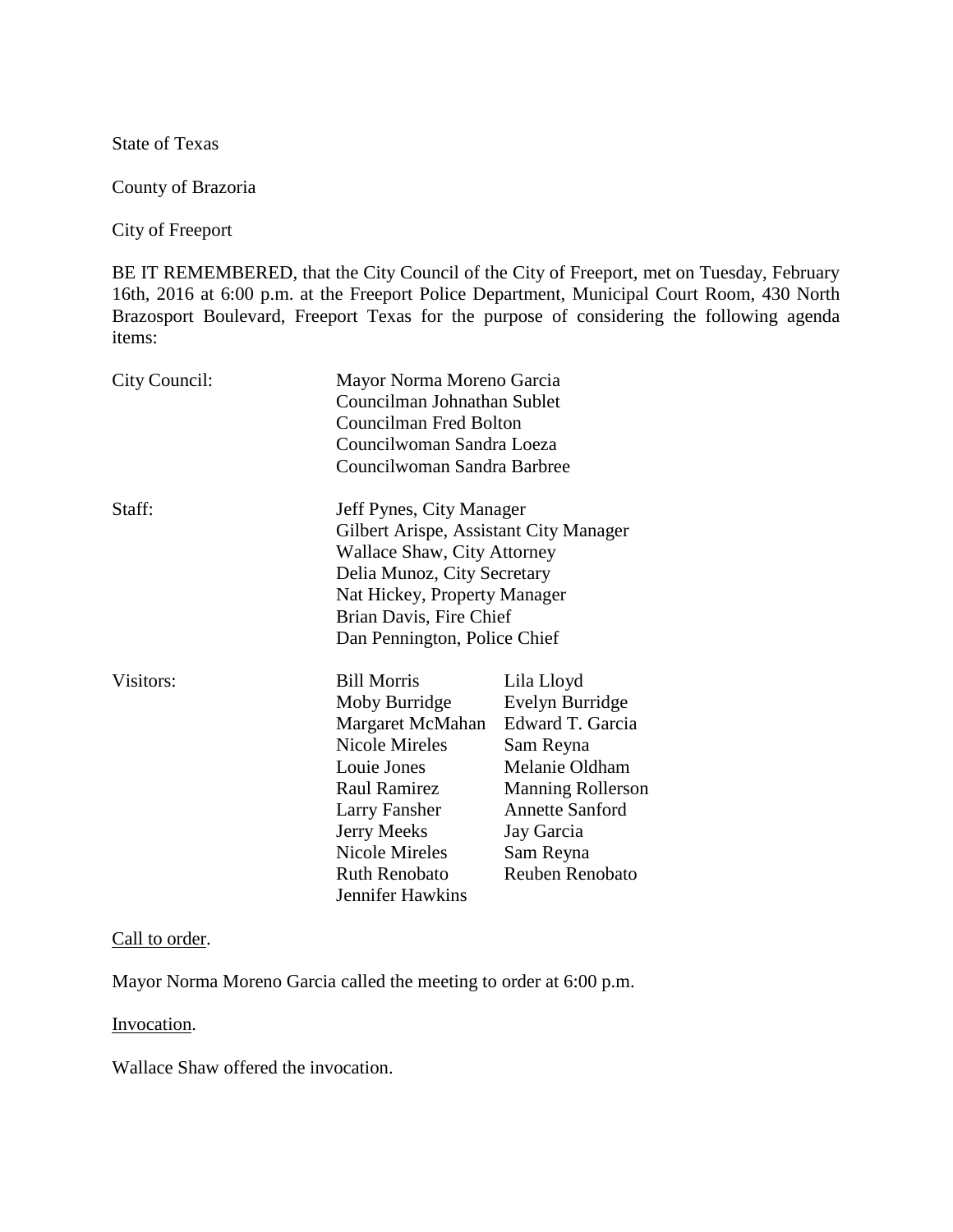### Pledge of Allegiance.

Mayor Norma Moreno Garcia led the Pledge of Allegiance.

## Attending citizens and their business.

Margaret McMahan spokesperson for the "Concern Citizens of Freeport" stated that the petition turned in to the City Secretary to place two proposes amendments to the City Charter had 509 signatures for the majority vote instead of plurality and 501 signatures for establishing term limits for Council, to be placed on the May 2016 ballot.

Manning Rollerson commented on his grandson being slapped in school and the Police Department failed to process the complaint. His grandson has not been in school in over 2 years. He advised Council of a lawsuit against them. He complained about the ditches on Second Street and Terminal and requested they be serviced.

Ruben Renobato recommends the majority rule because it's a better representation of the people, it benefits all of Freeport.

Councilman Sublet stated that he believes in the City and the people, but he sensed a lot of tension in the audience , wants us to remember that we need to preserve results and relationships and how we talk to one another and how we conduct business with respect.

## Consideration of approving February 1, 2016 Council Minutes.

On a motion by Councilwoman Loeza, seconded by Councilwoman Barbree, with all present voting "Aye", Council unanimously approved the February l, 2016 Council Minutes.

Consideration of approving Ordinance No. 2016-2105 amending Division (D) of Section 50.04 of the Code of Ordinance of said City to specify the type of cart that may be used and additional rules dealing with the placement of waste for collection; amending Division A of Section 50.06 of said Code of Ordinances to provide that the cost of each additional residential size cart at the same family unit shall be \$14.37 per month; amending Division (B) of Section 50.06 to provide that the charge for residential size carts and the collection and disposal of solid waste stored in such carts at each commercial or business location within the City shall be \$22.78 per month per cart and the charge for additional carts at the same location shall be \$14.37 each per month.

On a motion by Councilman Bolton, seconded by Councilwoman Loeza, with all present voting 4 to l, Council approved Ordinance No. 2016-2105 amending Division (D) of Section 50.04 of the Code of Ordinance of said City to specify the type of cart that may be used and additional rules dealing with the placement of waste for collection; amending Division A of Section 50.06 of said Code of Ordinances to provide that the cost of each additional residential size cart at the same family unit shall be \$14.37 per month; amending Division (B) of Section 50.06 to provide that the charge for residential size carts and the collection and disposal of solid waste stored in such carts at each commercial or business location within the City shall be \$22.78 per month per cart and the charge for additional carts at the same location shall be \$14.37 each per month.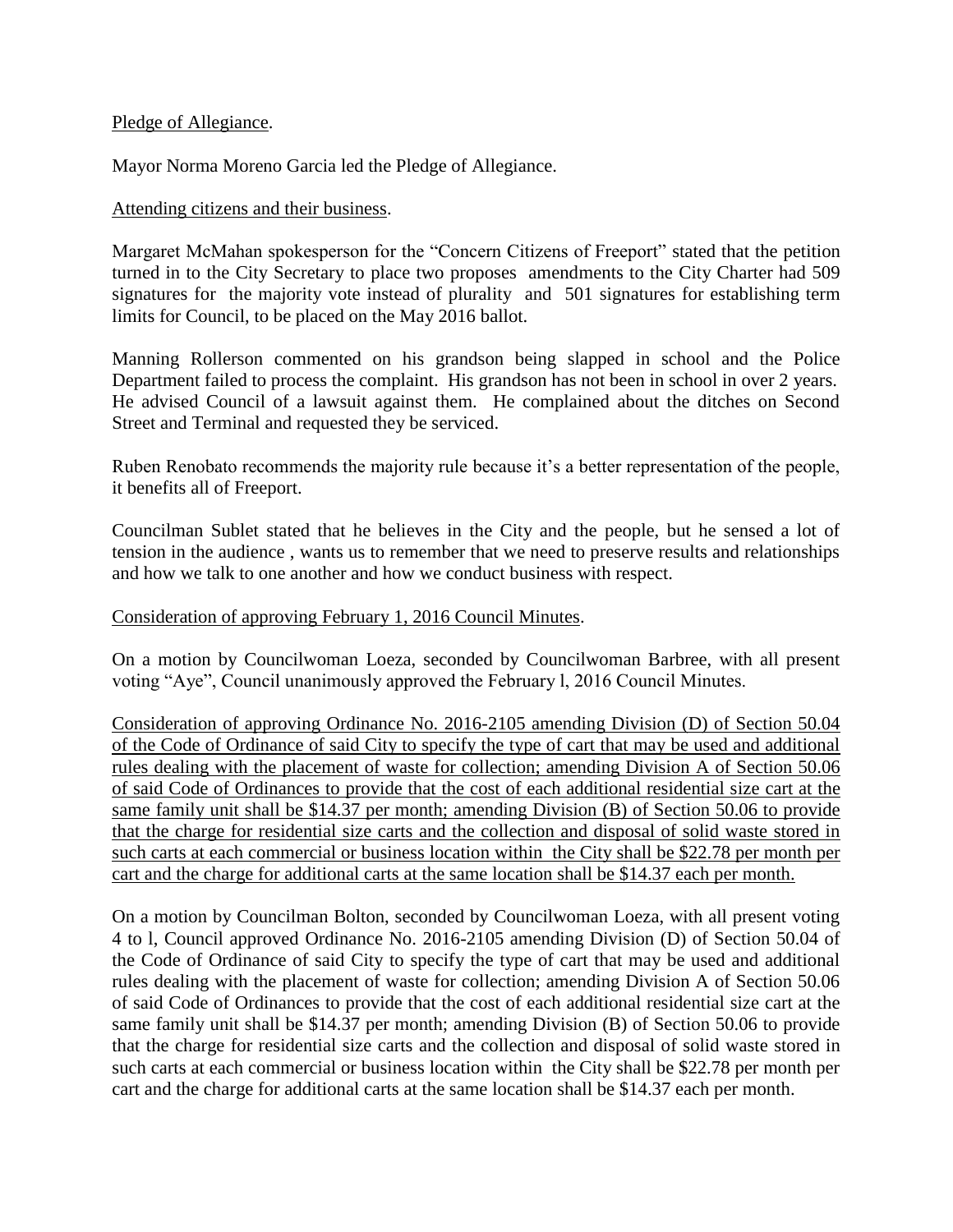Councilwoman Barbree opposed.

Consideration of advertising and setting a bid date for March 18th, 2016 to install license plates readers at various entry/ exit points to the City of Freeport.

On a motion by Councilwoman Loeza, seconded by Councilwoman Barbree, with all present voting "Aye", Council unanimously approved to advertise and set a bid date for March 18th, to install license plates readers at various entry/exit points to the City of Freeport.

Consideration of receiving and taking action on a petition to submit the question of amending the Home Rule Charter to change election by plurality to election by majority.

On a motion by Councilwoman Loeza, seconded by Councilman Bolton, with all present voting 4 to 1, Council approved to take action on a petition to submit the question of amending the Home Rule Charter to change election by plurality to election by majority. Councilwoman Barbree opposed.

Consideration of receiving and taking action on a petition to submit the question of amending the Home Rule Charter to limit the number of consecutive terms the mayor and other city council members may serve.

On a motion by Councilwoman Loeza, seconded by Councilman Bolton, with all present voting 4 to 1, Council approved to take action on a petition to submit the question of amending the Home Rule Charter to limit the number of consecutive terms the mayor and other city council members may serve. Councilwoman Barbree opposed.

Consideration of amending Ordinance No. 2016- 2104 by approving Ordinance No. 2016-2106 calling a Charter Amendment Election including agenda item No. 8 and 9, if either item is approved by the City Council, adopting amendments to the Home Rule Charter of the City of Freeport.

On a motion by Councilwoman Loeza, seconded by Councilman Sublet, with all present voting "Aye", Council unanimously approved to amend Ordinance No. 2016-2104 by approving Ordinance No. 2016 calling a Charter Amendment Election to include agenda item No. 8 and 9 approved by the City Council, adopting amendments to the Home Rule Charter of the City of Freeport.

Consideration of approving a request for an extension for the gate closure at South Levee from the Velasco Drainage District for the repair of the South Levee Gravity Structure.

On a motion by Councilwoman Loeza, seconded by Councilwoman Barbree, with all present voting "Aye", Council unanimously approved a request for an extension for the gate closure at South Levee from the Velasco Drainage District for the repair of the South Levee Gravity Structure.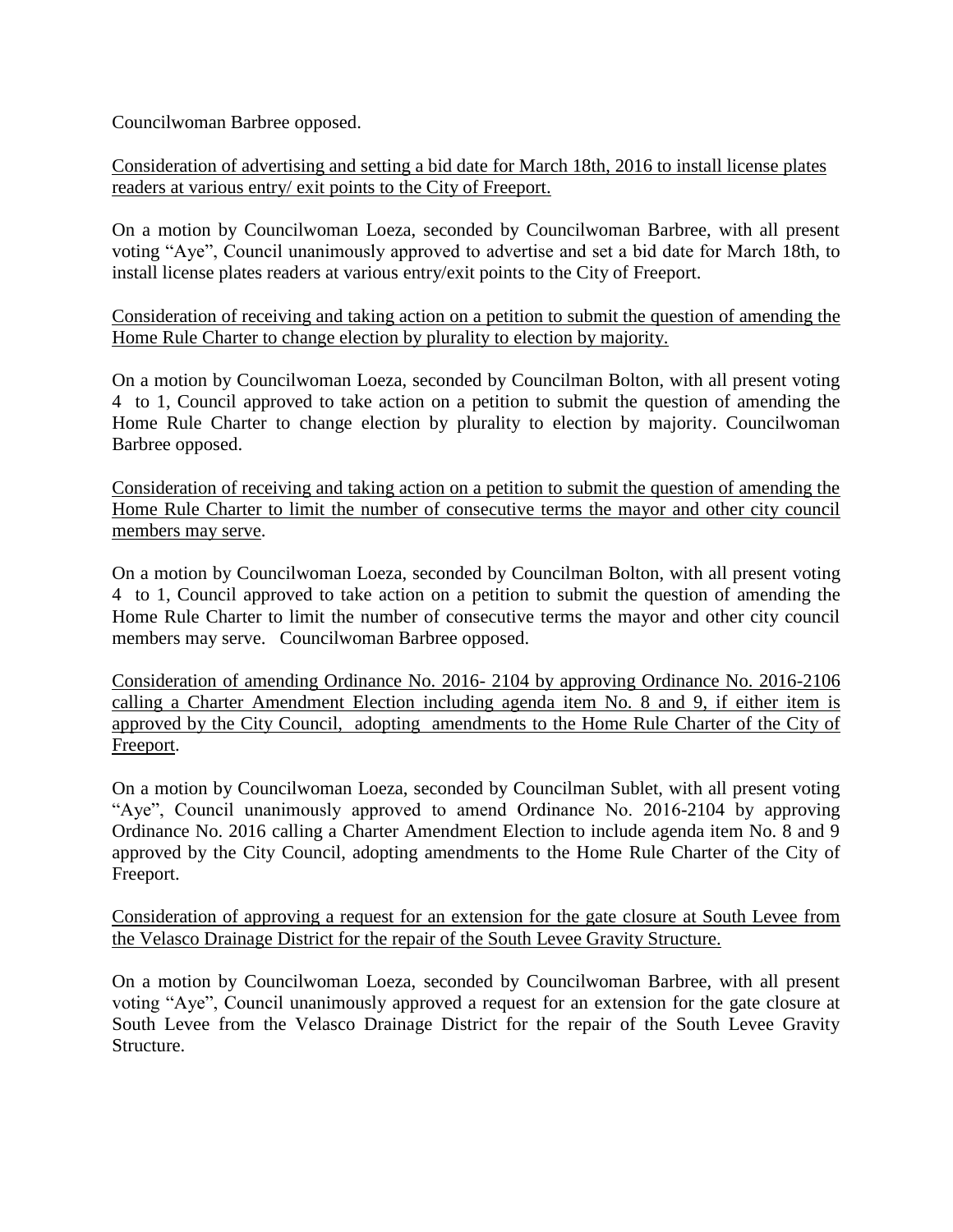Consideration of purchasing a Case 580 Super N Tier 4 Final 4 Wheel Drive Backhoe for joint use between the Street Department and Veolia Water.

On a motion by Councilwoman Loeza, seconded by Councilwoman Barbree, with all present voting "Aye", Council unanimously approved the purchasing of a Case 580 Super N Tier 4 Final 4 Wheel Drive Backhoe.